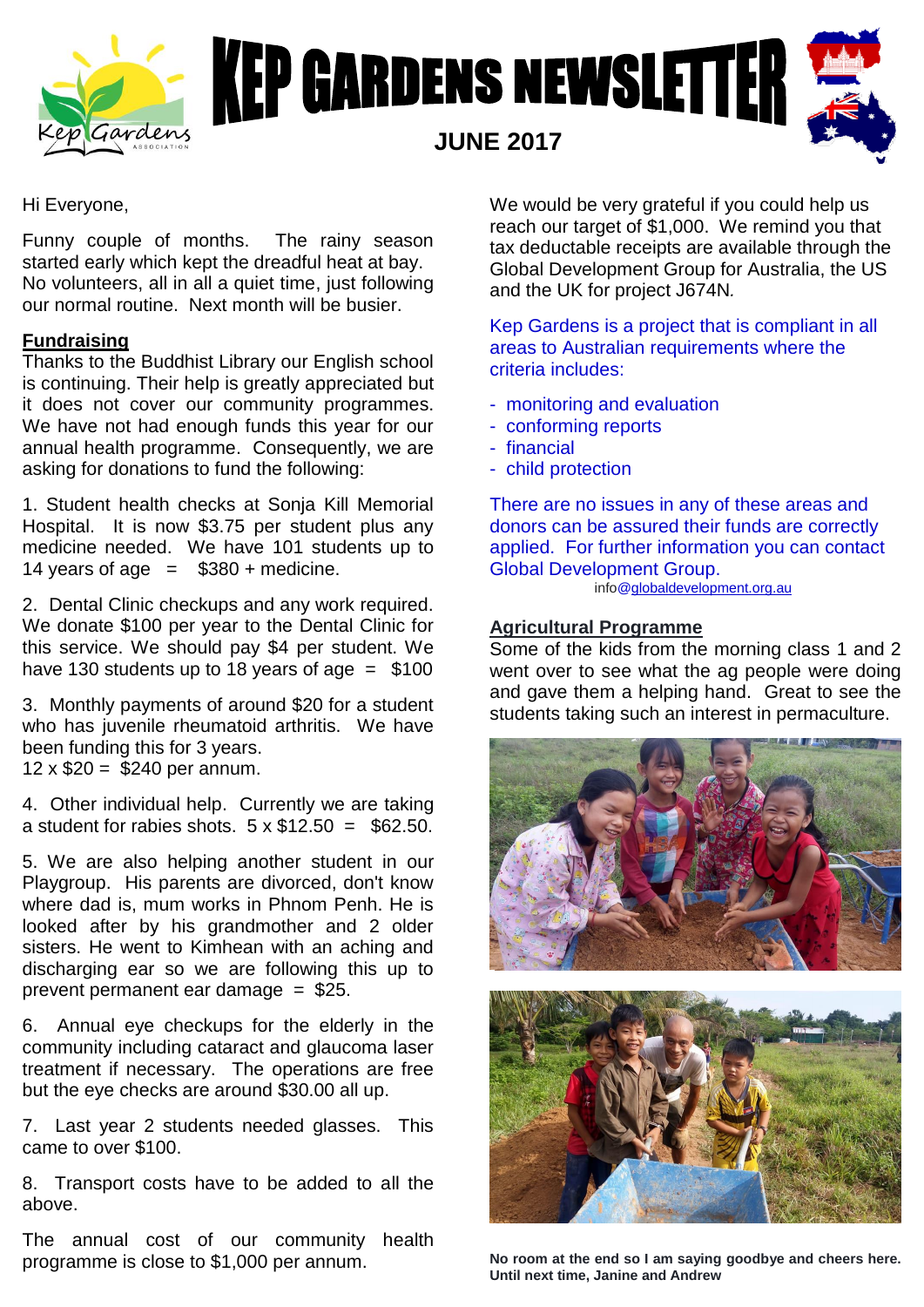# **Northbridge International School Visit**

A huge thank you to Northbridge students for their donation to renovate the library.





We still have more shelving to build. When it is all finished we can display our new books.

# **Playgroup Excursion**

Last week the Playgroup had a very busy day. They left Kep Gardens at 8.00 am and returned around 4.30 pm. I would imagine most of them slept all the way home on the ramok. They visited Tek Chhou Waterfall. I didn't go but when Kimhean sent a photo of them sitting in the cool water I was quite jealous as it was very hot and a paddle would have been nice. They had lunch at the Waterfall. They visited the Kampot zoo in the afternoon and walked around for 3 hours in the heat. Then I was happy I hadn't been able to go. Although in the photos Kimhean sent back, everyone looked happy so maybe it's me getting grumpy with the heat in my old age!! Many parents went with the children which was great to see them sharing a different experience and having fun with their children.



 *Proud to partner with Global Development Group (ABN 57 102 400 993) for project J674N.*



### **Road Rules and Driver Safety**

Thank you very much to the Ministry of Public Works and Transport. Three of their staff came to Kep Gardens one evening, showed slides and talked about the rules of the road when driving.